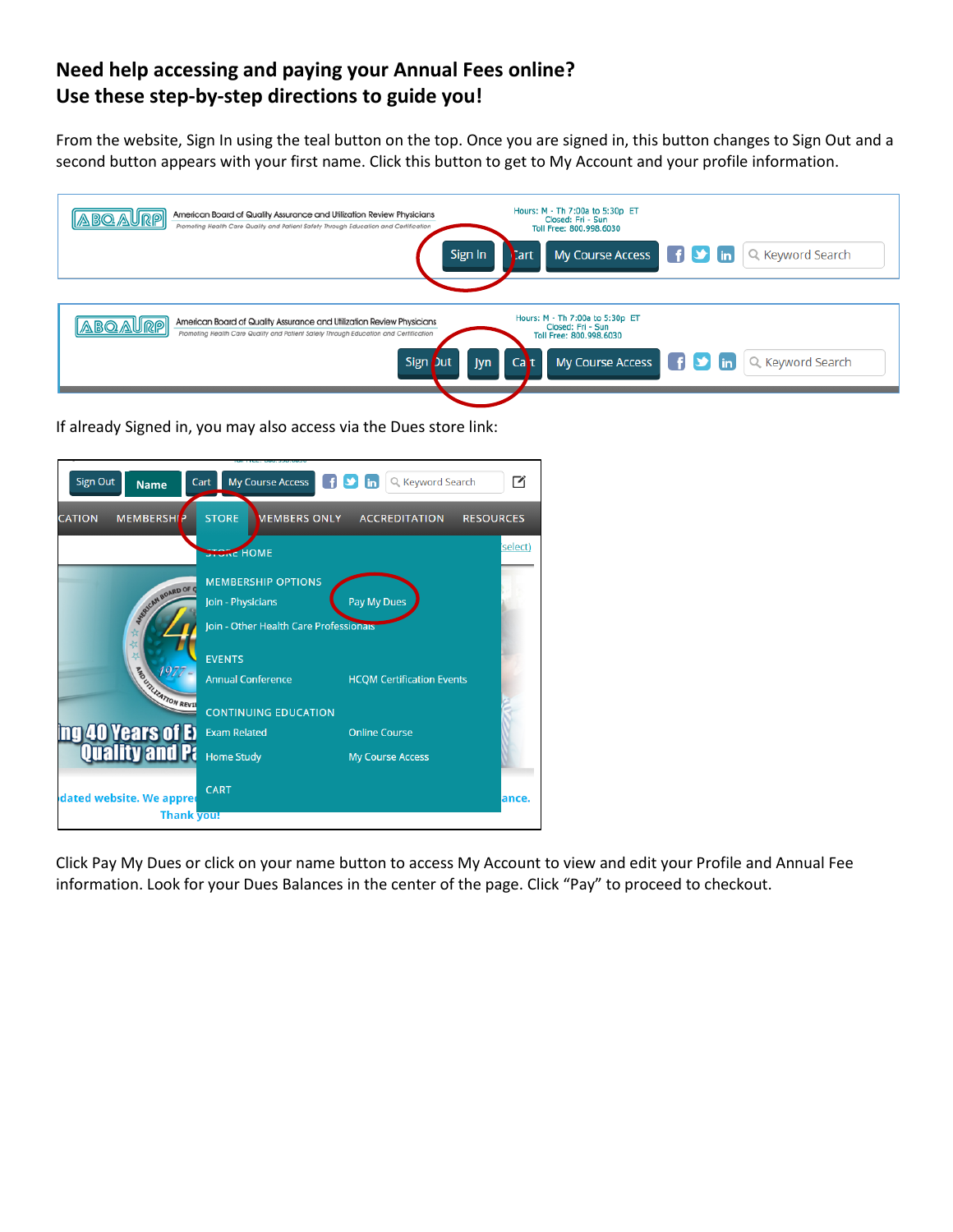| Contact Info         | Addresses        | Membership Details                        |          |
|----------------------|------------------|-------------------------------------------|----------|
| <b>Contact Info</b>  |                  |                                           | ◎ / ▲    |
| <b>Prefix</b>        |                  | <b>First Name</b>                         |          |
| <b>Middle Name</b>   |                  | <b>Last Name</b>                          |          |
| <b>Suffix</b>        |                  | <b>Professional</b><br><b>Designation</b> |          |
| <b>Informal Name</b> |                  |                                           |          |
| <b>Company</b>       |                  | <b>Job Title</b>                          |          |
| <b>Work Phone</b>    |                  | <b>Mobile Phone</b>                       |          |
| Fax                  |                  | Email                                     |          |
| <b>Dues Balances</b> | 2017 Annual Fees |                                           |          |
| Pay                  |                  |                                           | \$245.00 |

**More than one year due? You will need to call the office at (800) 998-6030 or (727) 569-1090 to pay over the phone with a credit card.**

| Your membership is about to<br>expire.<br>ues    | Click on the Pay Dues button to put your annual fees in your shopping cart.                                                                                                    |
|--------------------------------------------------|--------------------------------------------------------------------------------------------------------------------------------------------------------------------------------|
| No invoices due at this time.<br><b>Pay Dues</b> | Receiving this message? Find your Cart button on the top of the page. Click to<br>return to your shopping cart where your dues billing may appear.<br>My Course Access<br>Cart |

Once your dues are in your cart, you **must enter payment information** or **choose to pay later** to empty your cart.

To Pay Now, choose your credit card type in the Payment Method drop down box. Then, follow prompts to enter credit card information and billing address. Click on Submit Order to send your payment.